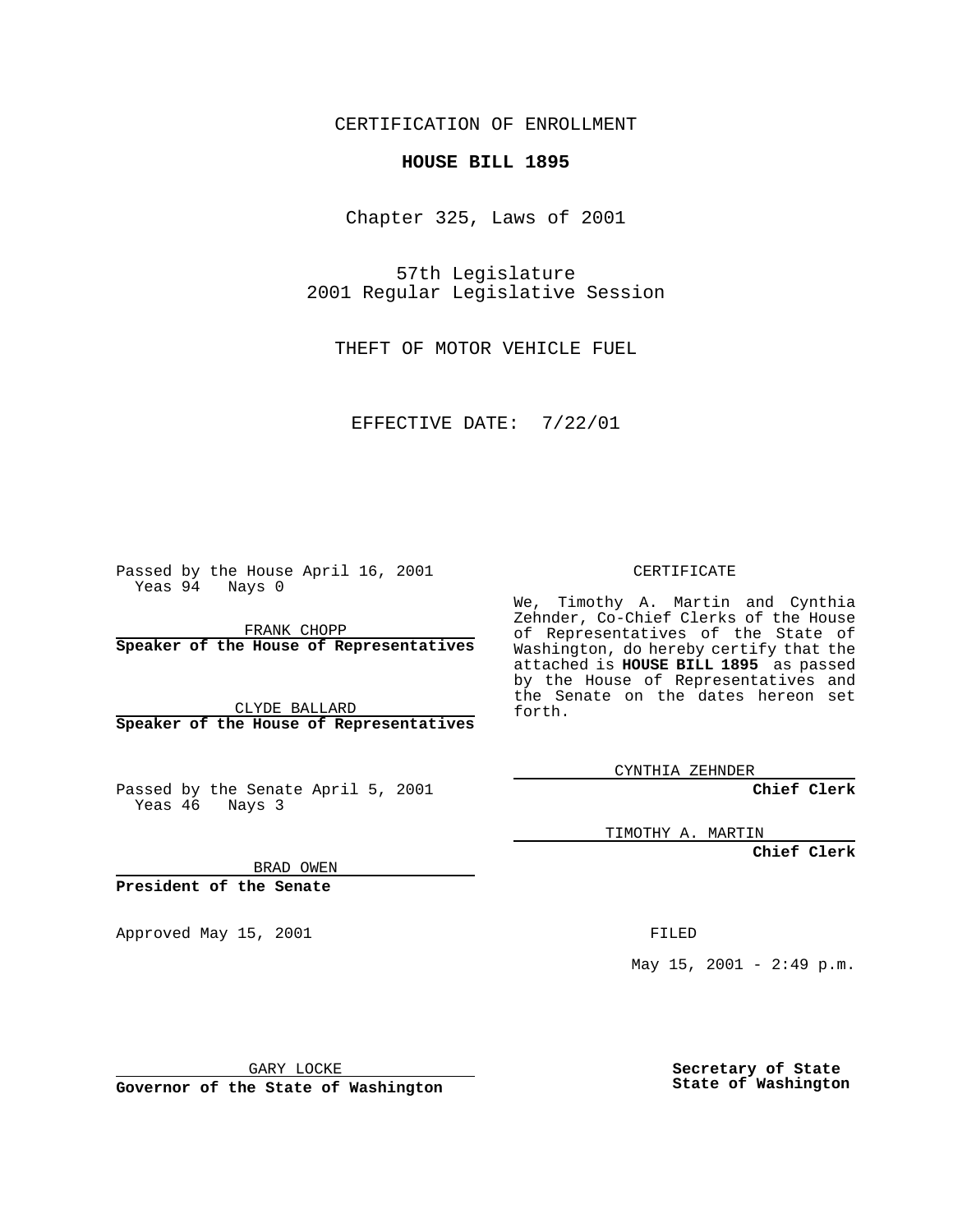## **HOUSE BILL 1895** \_\_\_\_\_\_\_\_\_\_\_\_\_\_\_\_\_\_\_\_\_\_\_\_\_\_\_\_\_\_\_\_\_\_\_\_\_\_\_\_\_\_\_\_\_

\_\_\_\_\_\_\_\_\_\_\_\_\_\_\_\_\_\_\_\_\_\_\_\_\_\_\_\_\_\_\_\_\_\_\_\_\_\_\_\_\_\_\_\_\_

## AS AMENDED BY THE SENATE

Passed Legislature - 2001 Regular Session

## **State of Washington 57th Legislature 2001 Regular Session**

**By** Representatives Esser, Morris, Barlean, Cooper, Mielke, O'Brien, Mulliken, Ericksen, Hatfield, B. Chandler, Linville and Kirby

Read first time 02/08/2001. Referred to Committee on Criminal Justice & Corrections.

 AN ACT Relating to theft of motor vehicle fuel; amending RCW 46.20.311, 46.20.342, and 46.63.020; adding a new section to chapter 46.61 RCW; and prescribing penalties.

BE IT ENACTED BY THE LEGISLATURE OF THE STATE OF WASHINGTON:

 NEW SECTION. **Sec. 1.** A new section is added to chapter 46.61 RCW under the subchapter heading "miscellaneous rules" to read as follows: (1) Any person who refuses to pay or evades payment for motor vehicle fuel that is pumped into a motor vehicle is guilty of theft of motor vehicle fuel. A violation of this subsection is a gross misdemeanor punishable under chapter 9A.20 RCW.

 (2) The court shall order the department to suspend the person's license, permit, or nonresident privilege to drive for a period specified by the court of up to six months.

 **Sec. 2.** RCW 46.20.311 and 2000 c 115 s 7 are each amended to read as follows:

 (1)(a) The department shall not suspend a driver's license or privilege to drive a motor vehicle on the public highways for a fixed period of more than one year, except as specifically permitted under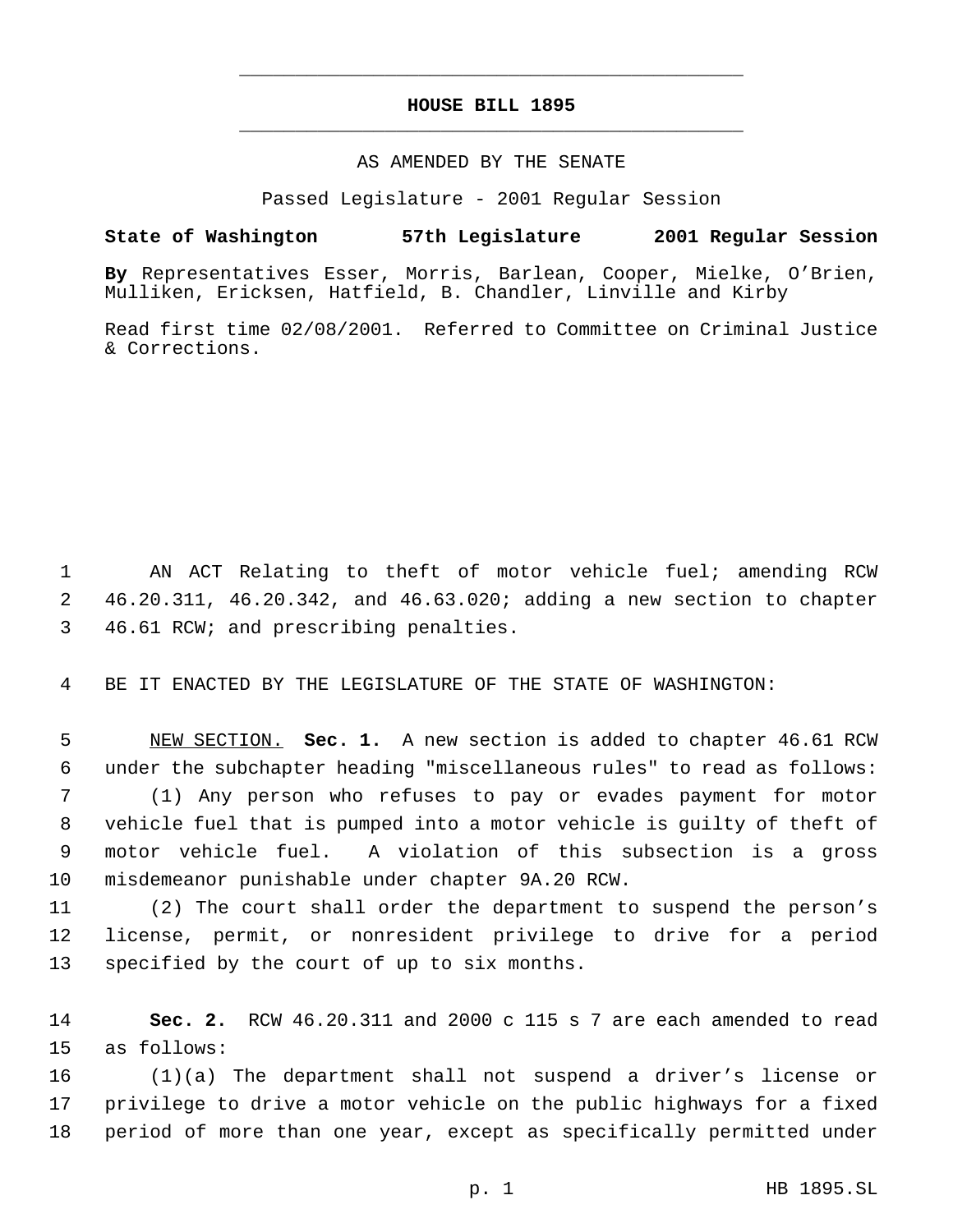RCW 46.20.267, 46.20.342, or other provision of law. Except for a 2 suspension under RCW 46.20.267, 46.20.289, 46.20.291(5), 46.61.--- (section 1 of this act), or 74.20A.320, whenever the license or driving privilege of any person is suspended by reason of a conviction, a finding that a traffic infraction has been committed, pursuant to chapter 46.29 RCW, or pursuant to RCW 46.20.291 or 46.20.308, the suspension shall remain in effect until the person gives and thereafter maintains proof of financial responsibility for the future as provided in chapter 46.29 RCW. If the suspension is the result of a violation of RCW 46.61.502 or 46.61.504, the department shall determine the person's eligibility for licensing based upon the reports provided by the alcoholism agency or probation department designated under RCW 46.61.5056 and shall deny reinstatement until enrollment and participation in an approved program has been established and the person is otherwise qualified. Whenever the license or driving privilege of any person is suspended as a result of certification of noncompliance with a child support order under chapter 74.20A RCW or a residential or visitation order, the suspension shall remain in effect until the person provides a release issued by the department of social and health services stating that the person is in compliance with the order.

 (b)(i) The department shall not issue to the person a new, duplicate, or renewal license until the person pays a reissue fee of twenty dollars.

 (ii) If the suspension is the result of a violation of RCW 46.61.502 or 46.61.504, or is the result of administrative action under RCW 46.20.308, the reissue fee shall be one hundred fifty dollars.

 (2)(a) Any person whose license or privilege to drive a motor vehicle on the public highways has been revoked, unless the revocation was for a cause which has been removed, is not entitled to have the license or privilege renewed or restored until: (i) After the expiration of one year from the date the license or privilege to drive was revoked; (ii) after the expiration of the applicable revocation period provided by RCW 46.20.3101 or 46.61.5055; (iii) after the expiration of two years for persons convicted of vehicular homicide; or (iv) after the expiration of the applicable revocation period provided by RCW 46.20.265.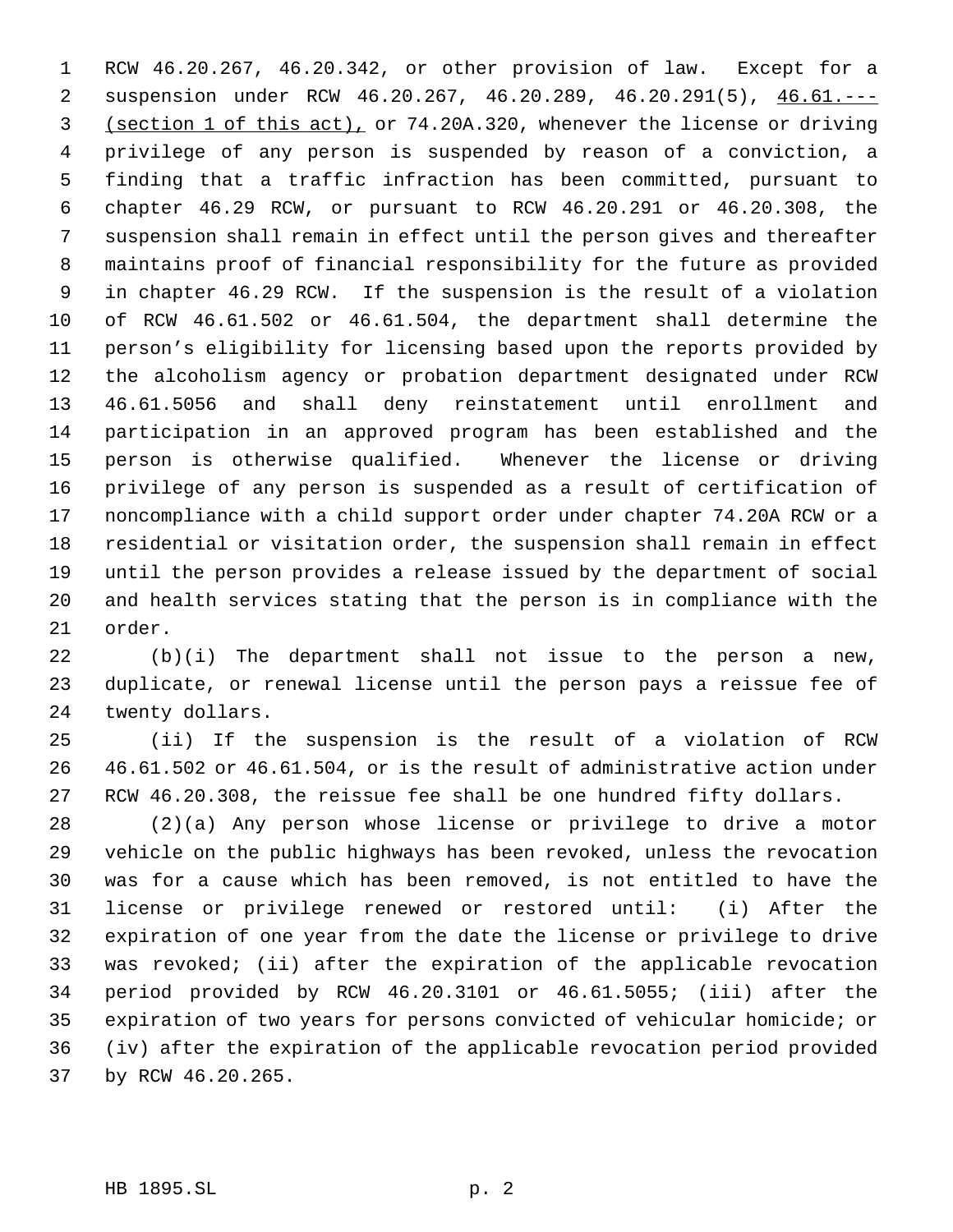(b)(i) After the expiration of the appropriate period, the person may make application for a new license as provided by law together with a reissue fee in the amount of twenty dollars.

 (ii) If the revocation is the result of a violation of RCW 46.20.308, 46.61.502, or 46.61.504, the reissue fee shall be one hundred fifty dollars. If the revocation is the result of a violation of RCW 46.61.502 or 46.61.504, the department shall determine the person's eligibility for licensing based upon the reports provided by the alcoholism agency or probation department designated under RCW 46.61.5056 and shall deny reissuance of a license, permit, or privilege to drive until enrollment and participation in an approved program has been established and the person is otherwise qualified.

 (c) Except for a revocation under RCW 46.20.265, the department shall not then issue a new license unless it is satisfied after investigation of the driving ability of the person that it will be safe to grant the privilege of driving a motor vehicle on the public highways, and until the person gives and thereafter maintains proof of financial responsibility for the future as provided in chapter 46.29 RCW. For a revocation under RCW 46.20.265, the department shall not issue a new license unless it is satisfied after investigation of the driving ability of the person that it will be safe to grant that person the privilege of driving a motor vehicle on the public highways.

 (3)(a) Whenever the driver's license of any person is suspended pursuant to Article IV of the nonresident violators compact or RCW 46.23.020 or 46.20.289 or 46.20.291(5), the department shall not issue to the person any new or renewal license until the person pays a reissue fee of twenty dollars.

 (b) If the suspension is the result of a violation of the laws of this or any other state, province, or other jurisdiction involving (i) the operation or physical control of a motor vehicle upon the public highways while under the influence of intoxicating liquor or drugs, or (ii) the refusal to submit to a chemical test of the driver's blood alcohol content, the reissue fee shall be one hundred fifty dollars.

 **Sec. 3.** RCW 46.20.342 and 2000 c 115 s 8 are each amended to read as follows:

 (1) It is unlawful for any person to drive a motor vehicle in this state while that person is in a suspended or revoked status or when his or her privilege to drive is suspended or revoked in this or any other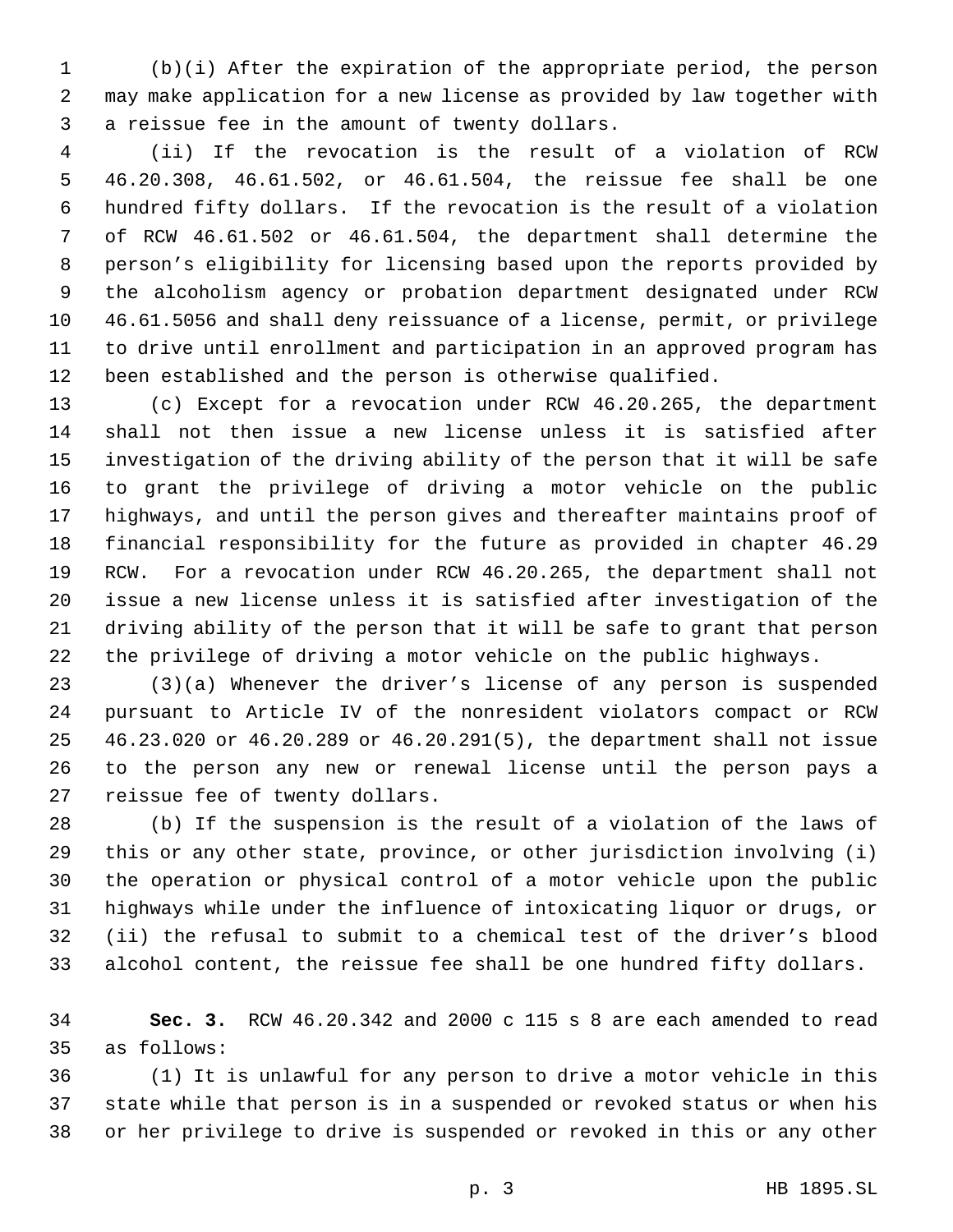state. Any person who has a valid Washington driver's license is not guilty of a violation of this section.

 (a) A person found to be an habitual offender under chapter 46.65 RCW, who violates this section while an order of revocation issued under chapter 46.65 RCW prohibiting such operation is in effect, is guilty of driving while license suspended or revoked in the first degree, a gross misdemeanor. Upon the first such conviction, the person shall be punished by imprisonment for not less than ten days. Upon the second conviction, the person shall be punished by imprisonment for not less than ninety days. Upon the third or subsequent conviction, the person shall be punished by imprisonment for not less than one hundred eighty days. If the person is also convicted of the offense defined in RCW 46.61.502 or 46.61.504, when both convictions arise from the same event, the minimum sentence of confinement shall be not less than ninety days. The minimum sentence of confinement required shall not be suspended or deferred. A conviction under this subsection does not prevent a person from petitioning for reinstatement as provided by RCW 46.65.080.

 (b) A person who violates this section while an order of suspension or revocation prohibiting such operation is in effect and while the person is not eligible to reinstate his or her driver's license or driving privilege, other than for a suspension for the reasons described in (c) of this subsection, is guilty of driving while license suspended or revoked in the second degree, a gross misdemeanor. This subsection applies when a person's driver's license or driving privilege has been suspended or revoked by reason of:

 (i) A conviction of a felony in the commission of which a motor vehicle was used;

(ii) A previous conviction under this section;

 (iii) A notice received by the department from a court or diversion unit as provided by RCW 46.20.265, relating to a minor who has committed, or who has entered a diversion unit concerning an offense relating to alcohol, legend drugs, controlled substances, or imitation controlled substances;

 (iv) A conviction of RCW 46.20.410, relating to the violation of restrictions of an occupational driver's license;

 (v) A conviction of RCW 46.20.345, relating to the operation of a motor vehicle with a suspended or revoked license;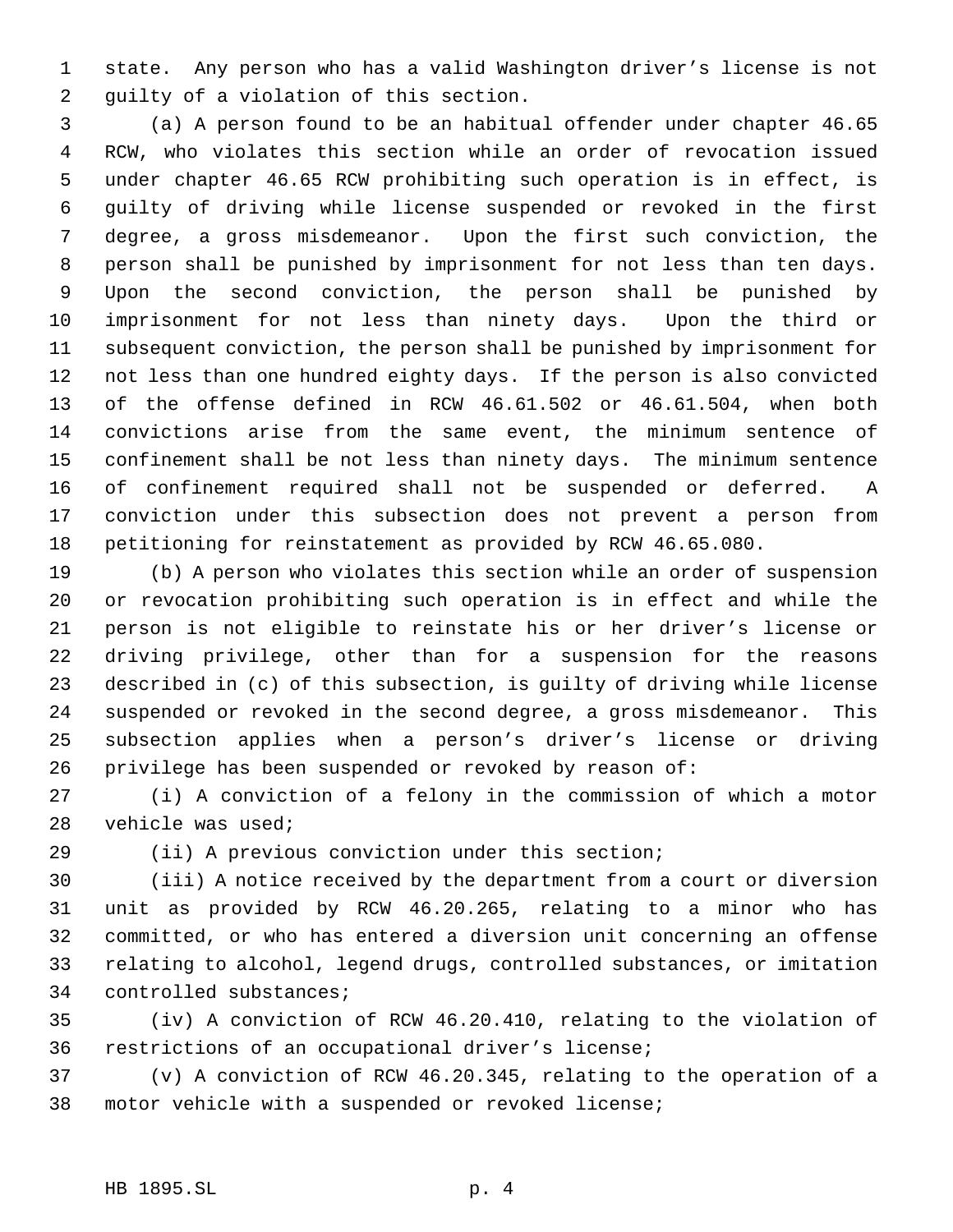(vi) A conviction of RCW 46.52.020, relating to duty in case of injury to or death of a person or damage to an attended vehicle;

 (vii) A conviction of RCW 46.61.024, relating to attempting to elude pursuing police vehicles;

 (viii) A conviction of RCW 46.61.500, relating to reckless driving; (ix) A conviction of RCW 46.61.502 or 46.61.504, relating to a

person under the influence of intoxicating liquor or drugs;

(x) A conviction of RCW 46.61.520, relating to vehicular homicide;

 (xi) A conviction of RCW 46.61.522, relating to vehicular assault; (xii) A conviction of RCW 46.61.527(4), relating to reckless

endangerment of roadway workers;

 (xiii) A conviction of RCW 46.61.530, relating to racing of 13 vehicles on highways;

 (xiv) A conviction of RCW 46.61.685, relating to leaving children in an unattended vehicle with motor running;

 (xv) A conviction of RCW 46.61.--- (section 1 of this act), 17 relating to theft of motor vehicle fuel;

18 (xvi) A conviction of RCW 46.64.048, relating to attempting, aiding, abetting, coercing, and committing crimes;

 $((+x\text{v}i))$   $(x\text{v}i)$  An administrative action taken by the department under chapter 46.20 RCW; or

 $((\text{+xvii}))$   $(xviii)$  A conviction of a local law, ordinance, regulation, or resolution of a political subdivision of this state, the federal government, or any other state, of an offense substantially similar to a violation included in this subsection.

 (c) A person who violates this section when his or her driver's license or driving privilege is, at the time of the violation, suspended or revoked solely because (i) the person must furnish proof of satisfactory progress in a required alcoholism or drug treatment program, (ii) the person must furnish proof of financial responsibility for the future as provided by chapter 46.29 RCW, (iii) the person has failed to comply with the provisions of chapter 46.29 RCW relating to uninsured accidents, (iv) the person has failed to respond to a notice of traffic infraction, failed to appear at a requested hearing, violated a written promise to appear in court, or has failed to comply with the terms of a notice of traffic infraction or citation, as provided in RCW 46.20.289, (v) the person has committed an offense in another state that, if committed in this state, would not be grounds for the suspension or revocation of the person's driver's license, (vi)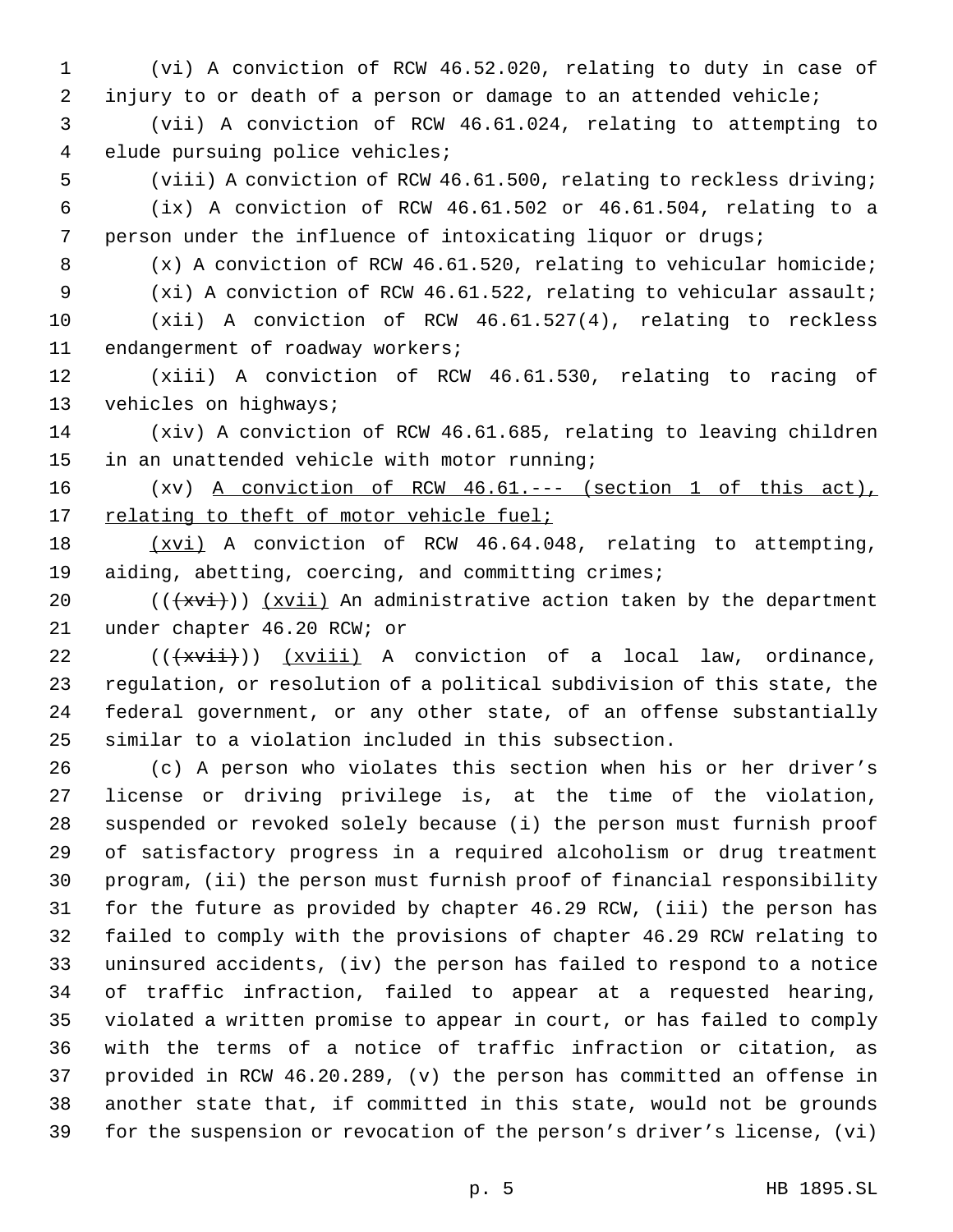the person has been suspended or revoked by reason of one or more of the items listed in (b) of this subsection, but was eligible to reinstate his or her driver's license or driving privilege at the time of the violation, or (vii) the person has received traffic citations or notices of traffic infraction that have resulted in a suspension under RCW 46.20.267 relating to intermediate drivers' licenses, or any combination of (i) through (vii), is guilty of driving while license suspended or revoked in the third degree, a misdemeanor.

 (2) Upon receiving a record of conviction of any person or upon receiving an order by any juvenile court or any duly authorized court officer of the conviction of any juvenile under this section, the department shall:

 (a) For a conviction of driving while suspended or revoked in the first degree, as provided by subsection (1)(a) of this section, extend the period of administrative revocation imposed under chapter 46.65 RCW for an additional period of one year from and after the date the person would otherwise have been entitled to apply for a new license or have his or her driving privilege restored; or

 (b) For a conviction of driving while suspended or revoked in the second degree, as provided by subsection (1)(b) of this section, not issue a new license or restore the driving privilege for an additional period of one year from and after the date the person would otherwise have been entitled to apply for a new license or have his or her driving privilege restored; or

 (c) Not extend the period of suspension or revocation if the conviction was under subsection (1)(c) of this section. If the conviction was under subsection (1)(a) or (b) of this section and the court recommends against the extension and the convicted person has obtained a valid driver's license, the period of suspension or revocation shall not be extended.

 **Sec. 4.** RCW 46.63.020 and 1999 c 86 s 6 are each amended to read as follows:

 Failure to perform any act required or the performance of any act prohibited by this title or an equivalent administrative regulation or local law, ordinance, regulation, or resolution relating to traffic including parking, standing, stopping, and pedestrian offenses, is designated as a traffic infraction and may not be classified as a criminal offense, except for an offense contained in the following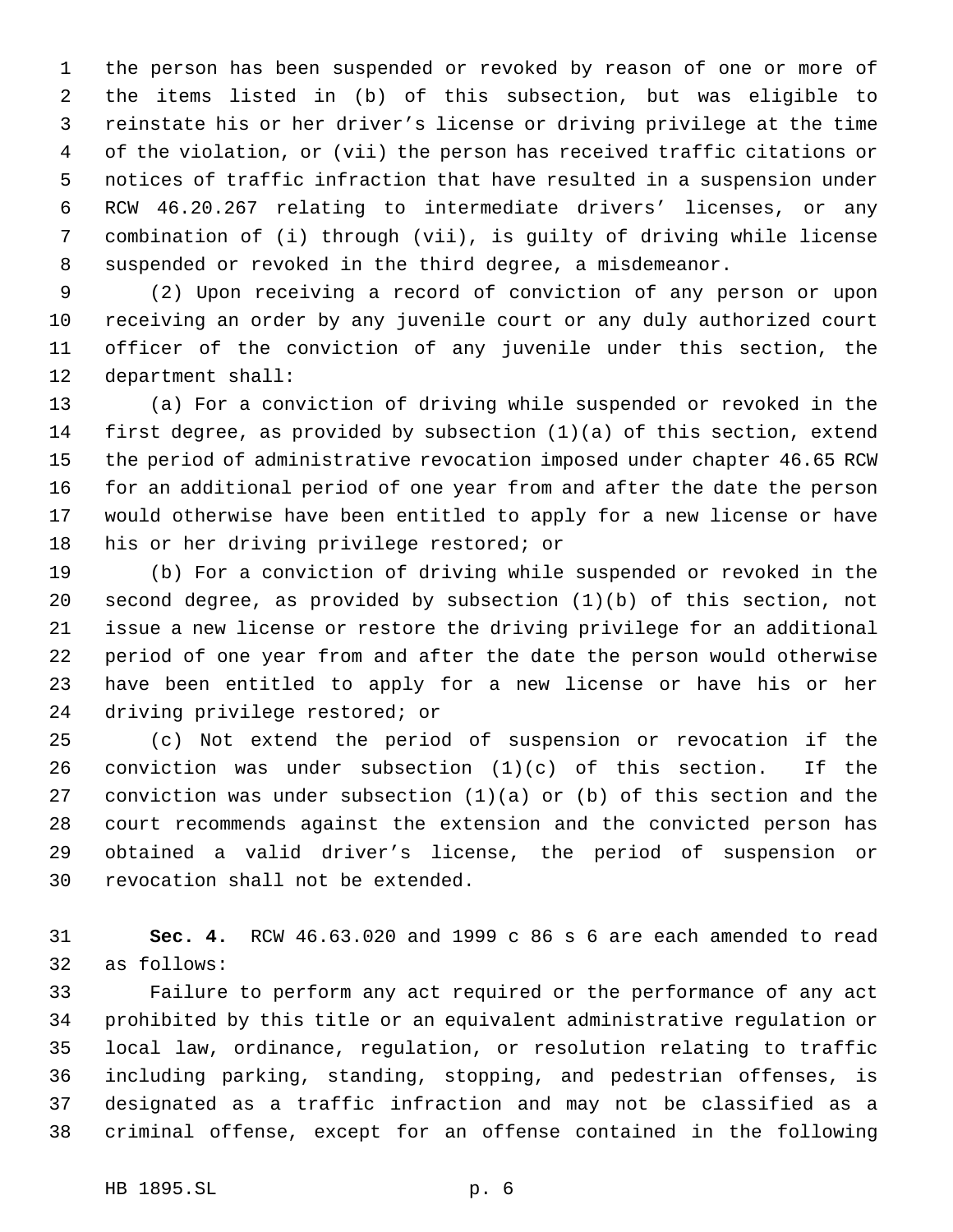provisions of this title or a violation of an equivalent administrative regulation or local law, ordinance, regulation, or resolution:

 (1) RCW 46.09.120(2) relating to the operation of a nonhighway vehicle while under the influence of intoxicating liquor or a controlled substance;

(2) RCW 46.09.130 relating to operation of nonhighway vehicles;

 (3) RCW 46.10.090(2) relating to the operation of a snowmobile while under the influence of intoxicating liquor or narcotics or habit-forming drugs or in a manner endangering the person of another;

(4) RCW 46.10.130 relating to the operation of snowmobiles;

 (5) Chapter 46.12 RCW relating to certificates of ownership and registration and markings indicating that a vehicle has been destroyed 13 or declared a total loss;

 (6) RCW 46.16.010 relating to initial registration of motor vehicles;

 (7) RCW 46.16.011 relating to permitting unauthorized persons to drive;

(8) RCW 46.16.160 relating to vehicle trip permits;

 (9) RCW 46.16.381(2) relating to knowingly providing false information in conjunction with an application for a special placard or license plate for disabled persons' parking;

 (10) RCW 46.20.005 relating to driving without a valid driver's license;

 (11) RCW 46.20.091 relating to false statements regarding a driver's license or instruction permit;

 (12) RCW ((46.20.336)) 46.20.0921 relating to the unlawful possession and use of a driver's license;

 (13) RCW 46.20.342 relating to driving with a suspended or revoked license or status;

 (14) RCW 46.20.345 relating to the operation of a motor vehicle 31 with a suspended or revoked license;

 (15) RCW 46.20.410 relating to the violation of restrictions of an occupational driver's license;

 (((15) RCW 46.20.420 relating to the operation of a motor vehicle 35 with a suspended or revoked license;  $)$ )

 (16) RCW 46.20.740 relating to operation of a motor vehicle without an ignition interlock device in violation of a license notation that the device is required;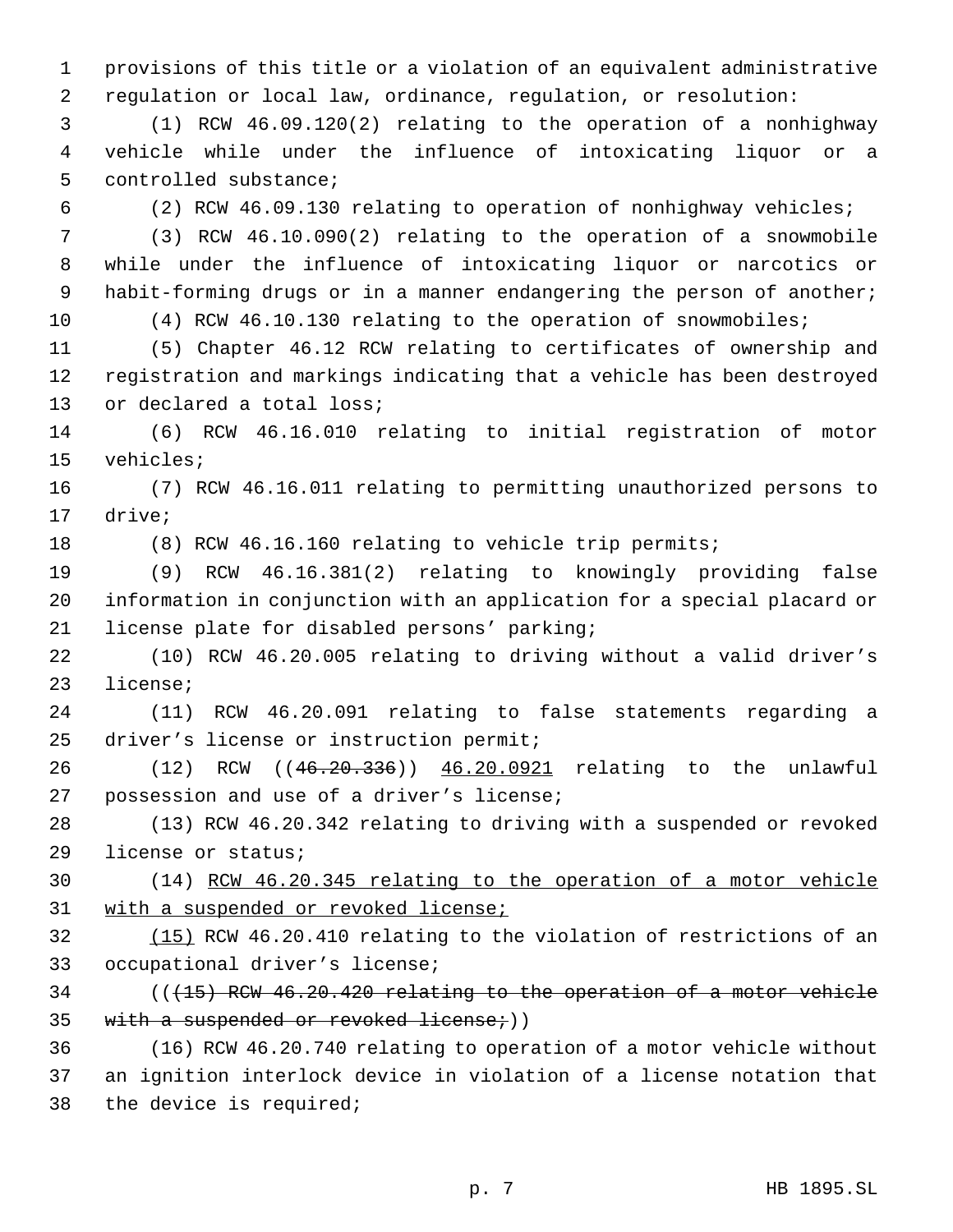(17) RCW 46.20.750 relating to assisting another person to start a vehicle equipped with an ignition interlock device; (18) RCW 46.25.170 relating to commercial driver's licenses; (19) Chapter 46.29 RCW relating to financial responsibility; (20) RCW 46.30.040 relating to providing false evidence of financial responsibility; (21) RCW 46.37.435 relating to wrongful installation of sunscreening material; (22) RCW 46.44.180 relating to operation of mobile home pilot vehicles; (23) RCW 46.48.175 relating to the transportation of dangerous articles; (24) RCW 46.52.010 relating to duty on striking an unattended car or other property; (25) RCW 46.52.020 relating to duty in case of injury to or death of a person or damage to an attended vehicle; (26) RCW 46.52.090 relating to reports by repairmen, storagemen, 18 and appraisers; (27) RCW 46.52.130 relating to confidentiality of the driving record to be furnished to an insurance company, an employer, and an alcohol/drug assessment or treatment agency; (28) RCW 46.55.020 relating to engaging in the activities of a registered tow truck operator without a registration certificate; (29) RCW 46.55.035 relating to prohibited practices by tow truck operators; (30) RCW 46.61.015 relating to obedience to police officers, 27 ((flagmen)) flaggers, or fire fighters; (31) RCW 46.61.020 relating to refusal to give information to or cooperate with an officer; (32) RCW 46.61.022 relating to failure to stop and give identification to an officer; (33) RCW 46.61.024 relating to attempting to elude pursuing police vehicles; (34) RCW 46.61.500 relating to reckless driving; (35) RCW 46.61.502 and 46.61.504 relating to persons under the influence of intoxicating liquor or drugs; (36) RCW 46.61.503 relating to a person under age twenty-one driving a motor vehicle after consuming alcohol; (37) RCW 46.61.520 relating to vehicular homicide by motor vehicle;